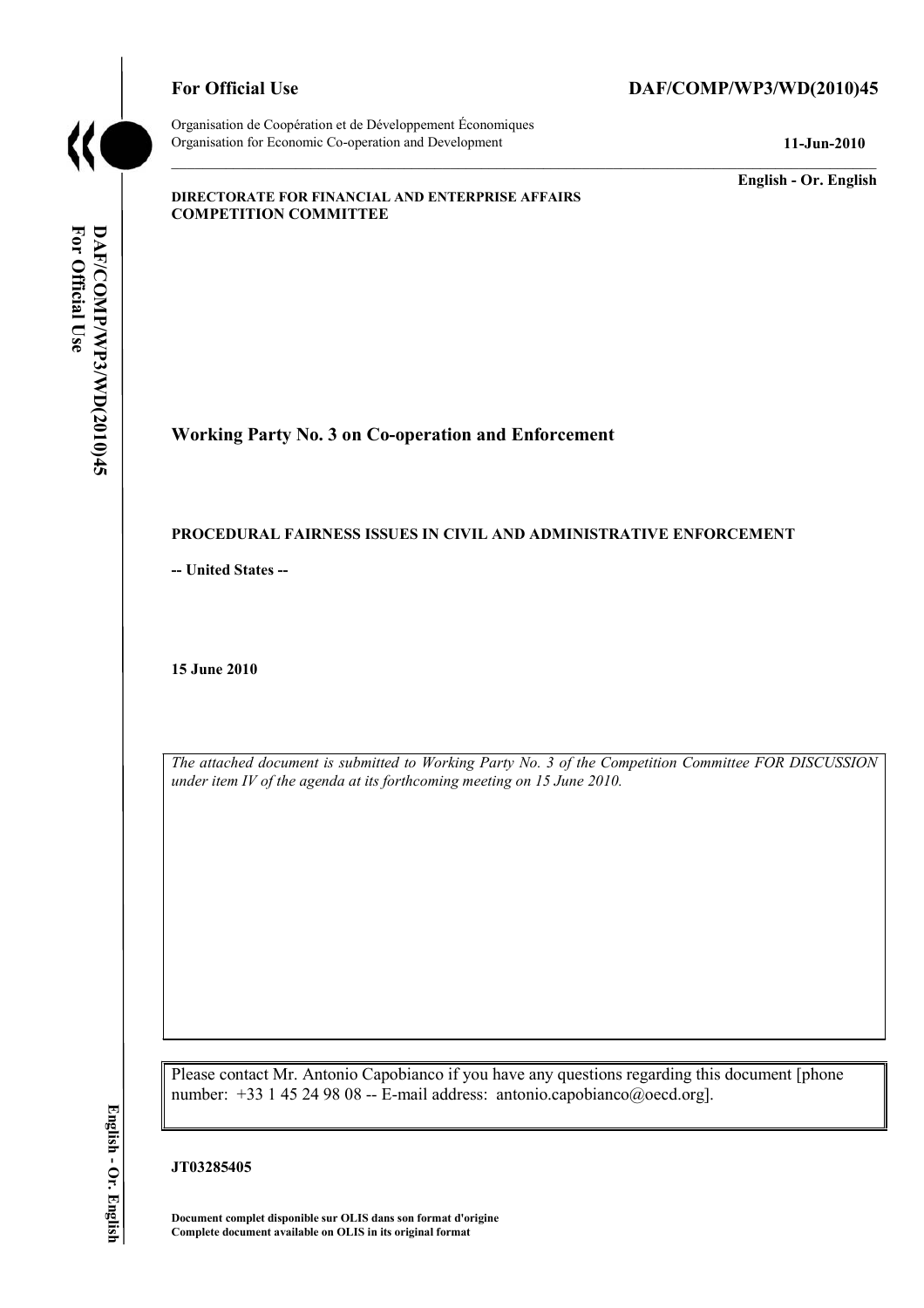# **1. Introduction**

1. The United States has two antitrust enforcers – the U.S. Department of Justice ("DOJ"), through its Antitrust Division ("Division"), and the Federal Trade Commission ("FTC" or "Commission") (together, "Agencies"). DOJ is part of the executive branch, while the FTC is an independent agency. Of the three primary antitrust statutes in the United States, DOJ enforces one, the Sherman Act;<sup>1</sup> the FTC enforces another, the FTC Act;<sup>2</sup> and both enforce the third, the Clayton Act.<sup>3</sup>

district court, which determines whether the law has been violated and, if so, orders appropriate remedies. rules. Under this process, the FTC, following a full investigation, issues an administrative complaint, 2. The Agencies use different enforcement procedures, both of which comport with fundamental fairness. To enforce the statutes assigned to it, the DOJ must initiate an action in an appropriate U.S. By contrast, to enforce the FTC Act, the FTC may use its own administrative processes, codified in its which initiates an enforcement proceeding that is overseen and resolved by an administrative law judge, subject to review by the full Commission, and, ultimately, a U.S. court of appeals. Thus, unlike DOJ, the FTC exercises both prosecutorial and judicial functions.<sup>4</sup> The FTC also may seek a preliminary injunction in U.S. district court in aid of the administrative proceeding, *e.g.*, to block a merger before it is consummated. In cases in which the FTC seeks monetary relief, the FTC may, like DOJ, seek final relief in a court proceeding and forego the administrative process. Whether DOJ is enforcing the law in court or the FTC is enforcing the law administratively, the processes offer respondents similar procedural rights.

3. The submission of the United States for the February 2010 roundtable on procedural fairness<sup>5</sup> addressed issues related to transparency, including: how substantive standards and agency policies and procedures are made transparent; how frequently and openly the Agencies have a dialogue with firms under investigation; how the Agencies inform parties of the allegations against them; what opportunities parties have to respond to agency concerns and to be heard prior to an adverse decision; and how the Agencies publicize their decisions. This submission focuses on the Agencies' decision-making processes, information requests to targets, confidentiality protections for information submitted to them, opportunities for settlement, and the availability of independent judicial review and interim relief.

### **2. Decision-making process**

4. The Agencies are both law enforcement agencies with the authority to investigate and enforce U.S. antitrust statutes. Both Agencies conduct a thorough pre-complaint review that considers all available evidence and legal issues, including any submissions by the parties. The FTC has the discretion either to adjudicate antitrust actions itself, which is appealable to federal court of appeals, or to seek relief from a federal district court. The DOJ ultimately is required to prove any case it files in federal court before a district judge, who will examine the matter *de novo*. Given the potential for independent judicial review, there is a strong incentive throughout the Agencies' review processes to consider all relevant evidence and

<sup>1 15</sup> U.S.C. § 1, *et seq*.

<sup>2</sup>*Id*. § 45, *et seq*. Section 5 of the FTC Act encompasses violations of the Sherman Act. *Id.* 

<sup>3</sup>*Id*. § 12, *et seq*.

 $\overline{\mathbf{A}}$ 4 As our February submission to the OECD pointed out, Rep. James Covington, who authored the bill that led to the FTC Act, emphasized that the agency would have specialized experience and expertise, and should have both prosecutorial and judicial functions. *See* 51 CONG. REC.14,931-33 (Sept. 10, 1914).

<sup>5</sup>*See Submission of the United States to the OECD Roundtable on Procedural Fairness: Transparency Issues in Civil and Administrative Proceedings*, DAF/COMP/WP3/WD(2010)24, *available at*  http://www.ftc.gov/bc/international/docs/transparency\_us.pdf.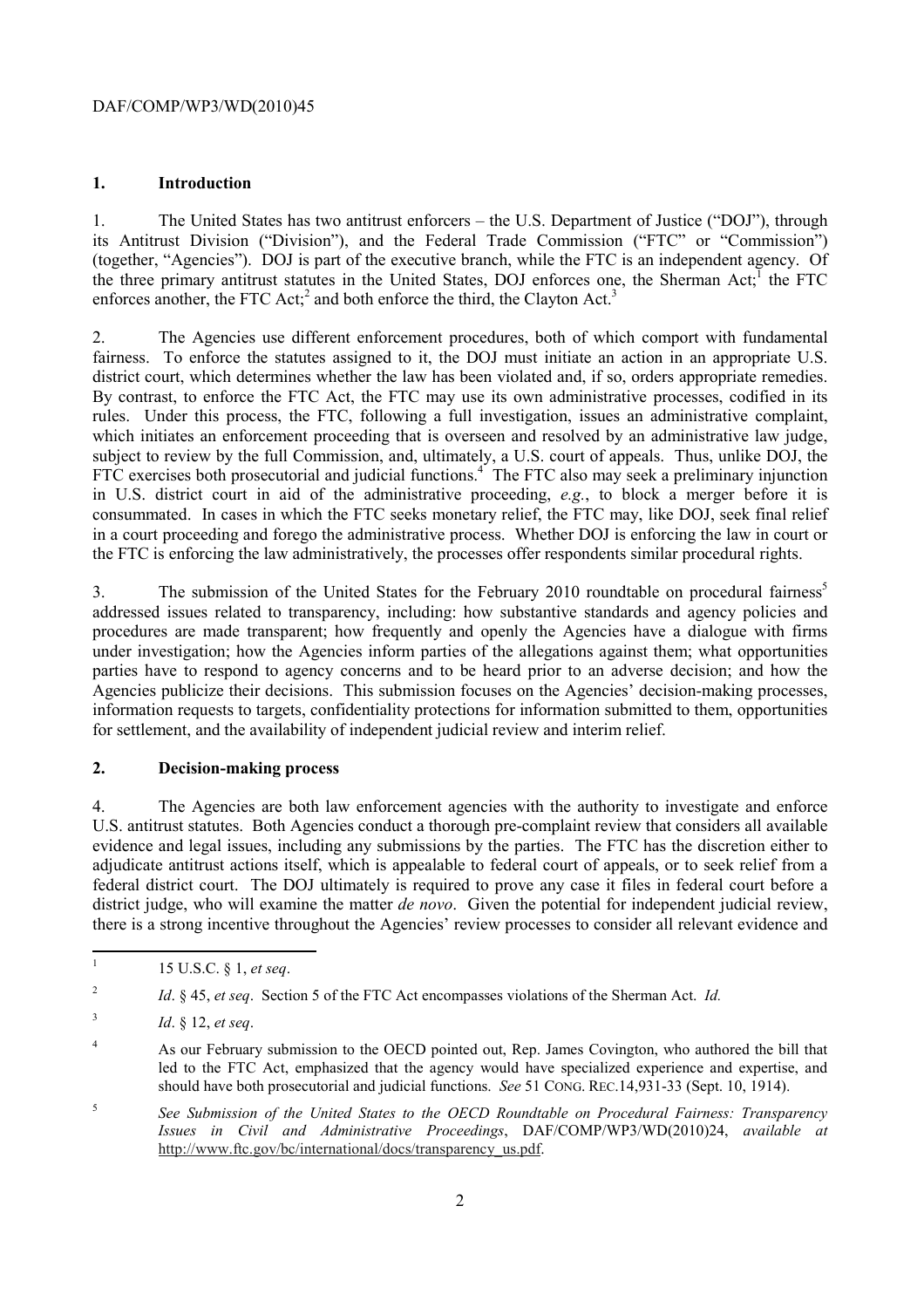remain open to persuasive arguments by parties and third parties. In addition, the Agencies employ many internal practices and procedures to promote sound decision-making.

 evidence that might support factual and legal theories inconsistent with enforcement action. Thus, agency directly to agency officials. 5. First, both Agencies' policy is to seek regular informed substantive input from the parties at all stages of an investigation in an effort to ensure that the agency is fully aware of counter-arguments and staffs at both FTC and DOJ routinely encourage companies under investigation to present evidence or arguments, both orally in informal meetings and through written submissions sometimes known as "white papers."<sup>6</sup> While this procedure does not involve formal witness testimony, business executives and industry or economics experts, as well as the parties= lawyers, often participate to explain their views

6. These discussions are a two-way street. As discussed in detail in the U.S. submission on procedural fairness for February's roundtable, the Agencies' civil staffs are quite open with the parties regarding how an investigation is proceeding and when major landmarks are approaching, and the subjects of civil investigations have ample opportunity to interact with staff and senior officials to discuss the theories the agency is pursuing during the investigational stage. This openness enhances the ability to investigate and prosecute successfully by focusing energies on the real areas of dispute. More important, this type of transparency ultimately contributes to making the right enforcement decision.<sup>7</sup>

7. Second, management at both Agencies, including senior decision-makers, is actively involved at all key stages of an investigation. At both Agencies, staff is required to present memoranda to management that include the factual, legal, and theoretical bases for the action it is recommending, with information on expected arguments by the parties and how they will be countered, at key decision points, such as the opening of a preliminary investigation, the issuance of compulsory process to obtain information, and the filing of a court case. Senior agency officials closely monitor the progress of

 $\ddot{6}$  being considered" by the Commission's staff, and these discussions are "on an ongoing basis as the  *at* http://www.ftc.gov/os/2002/12/bcguidelines021211.htm; *see also Best Practices for Data, and*  http://www.ftc.gov/be/ftcbebp.pdf ("In the early stages of an investigation . . . [Bureau of Economics] staff 6 For example, the DOJ's Antitrust Division Manual provides that "in civil matters, staff should engage the parties in discussion early in the investigation, obtain the parties= substantive evaluation of the matter, and share its own substantive evaluation with the parties." ANTITRUST DIVISION MANUAL III-14 (4th ed. July 2009), *available at* (*hereinafter* "DIVISION MANUAL"). Similarly, the DOJ's Merger Review Process Initiative provides that "[b]oth the Division and the parties to a transaction benefit from the frank exchange of ideas and evidence . . . . In appropriate circumstances, the Division may agree to meetings or teleconferences with the parties on a regular basis (*e.g.*, every other week) throughout the investigation to promote a continuing dialogue and provide a regular opportunity to discuss progress made on both sides." MERGER REVIEW PROCESS INITIATIVE IV.A.1-2, *available at* http://www.justice.gov/atr/public/220237.htm (*hereinafter* "MRPI"). Also, the FTC has long "encourage[d] the parties to engage the staff in a dialogue on substantive issues, beginning at the earliest possible date," including on "the theories and issues that are investigation proceeds and concerns evolve, change, or are refined." *Statement of the Federal Trade Commission's Bureau of Competition On Guidelines for Merger Investigations* (Dec. 11, 2002), *available Economic and Financial Analyses in Antitrust Investigations* (Nov. 7, 2002), *available at*  will discuss with the parties and their economic consultants, economics, financial, and data issues, including theories that are being considered . . . . This conversation should begin a dialogue (generally conducted with the presence of attorneys) between the FTC economists and the parties that can continue throughout the investigation.").

<sup>7</sup> Christine A. Varney, Assistant Attorney General, *Procedural Fairness, Remarks as Prepared for the 13th Annual Competition Conference of the International Bar Association* (Sept. 12, 2009), *available at*  http://www.justice.gov/atr/public/speeches/249974.htm.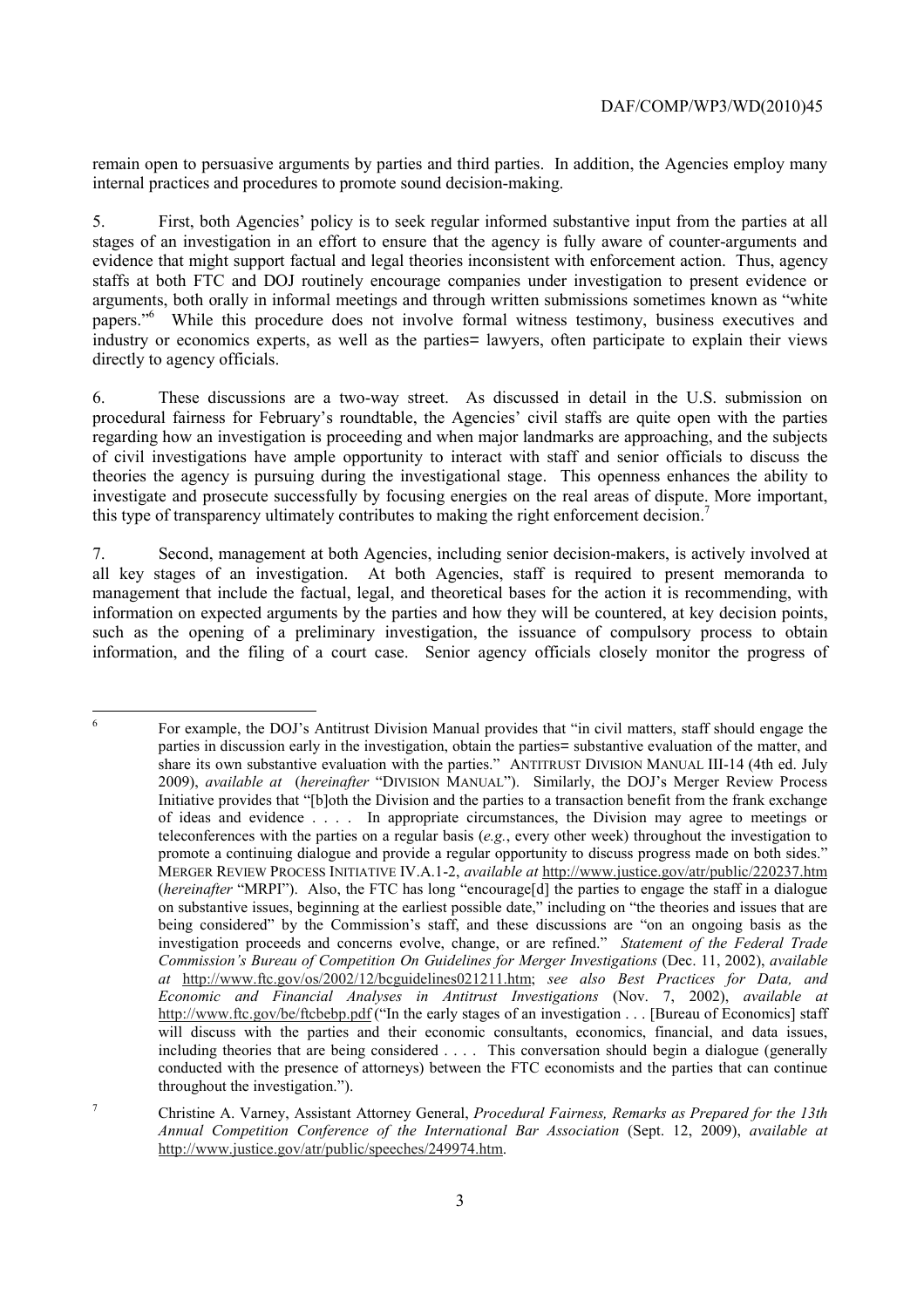investigation. investigations and periodically obtain detailed briefings from the investigative staffs throughout the

8. Prior to filing a case, senior Division officials, including the Assistant Attorney General, typically meet with the companies and individuals under investigation, explain the Division's concerns, and provide an opportunity for the companies and individuals to present their best arguments. It is not unusual for the agency to alter or refine its thinking in response to those meetings.

management, and ultimately, Commissioners of the FTC, to express concerns and present their positions. investigation. 9. Similarly, during an FTC investigation, respondents are free to request meetings with the agency Once the FTC files an administrative complaint against a respondent, the agency's Part 3 rules ensure that the respondent continues to have the opportunity to present its arguments and views formally into the record of the enforcement proceeding for consideration by the administrative law judge and any review by the full Commission or a court. For example, as explained in our prior submission, pursuant to the Part 3 rules, respondents "have the right of due notice, cross-examination, presentation of evidence, objection, motion, argument, and all other rights essential to a fair hearing."<sup>8</sup> In short, from investigating staff to the highest levels of agency decision-makers, the FTC's investigatory process is open and transparent and designed to give respondents every opportunity to develop and present their views on relevant issues in an

10. The Agencies employ a number of additional informal practices to ensure that the arguments opposing enforcement action, as well as the arguments in favor of it, are always seriously considered and evaluated. For example, in the most significant investigations, DOJ assigns a group of staff attorneys and economists to argue the parties' case internally before a final enforcement decision is taken.<sup>9</sup> The FTC has also used this practice in several of its merger investigations.

except for some DOJ criminal investigations involving hard core cartels.<sup>10</sup> In a competition matter before 11. Third, staff economists at both Agencies are involved at all stages of all antitrust investigations, the FTC, investigating staff typically includes members from both the Bureau of Competition (professional staff consisting mostly of lawyers) and the Bureau of Economics (professional staff consisting mostly of Ph.D. economists); the staff in these bureaus coordinate and work with one another during an investigation, bringing their own expertise to the decision-making. While the attorneys evaluate the investigation from a legal perspective, the economists both assist in the investigation and provide an independent view regarding the economic circumstances of the investigated conduct and potential actions by the FTC.

<sup>8 16</sup> C.F.R. § 3.41(c).

<sup>&</sup>lt;sup>9</sup> When staff recommends the filing of a merger case, "it should be prepared to demonstrate mock closing statements for the government and the defense and mock direct and cross examination of the government=s expert economist." DIVISION MANUAL III-122.

<sup>10</sup>  Division economists as participants in formulating theories to investigate, drafting HSR Second Requests According to the Division Manual, "[s]taff should include the economist assigned to the investigation in all relevant aspects of the investigation, such as interviews, team meetings about the direction of the investigation, and the distribution of 'hot' documents." *Id.* III-40. "The Division=s Economic Analysis Group assigns one or more economists to each merger and civil nonmerger matter to assist the legal staff in investigating, developing, and analyzing the competitive effects of the proposed acquisition or other conduct being investigated. Among other things, the legal staff in civil matters should include such and interrogatory and document CIDs, creating an investigatory plan designed to maximize the potential of developing a triable case, and drafting and asking interview and CID deposition questions. Also, Division economists should participate fully in developing and implementing quantitative analysis of anticompetitive effects of mergers and other business conduct and in providing or securing expert economic testimony." *Id.* III-115-16.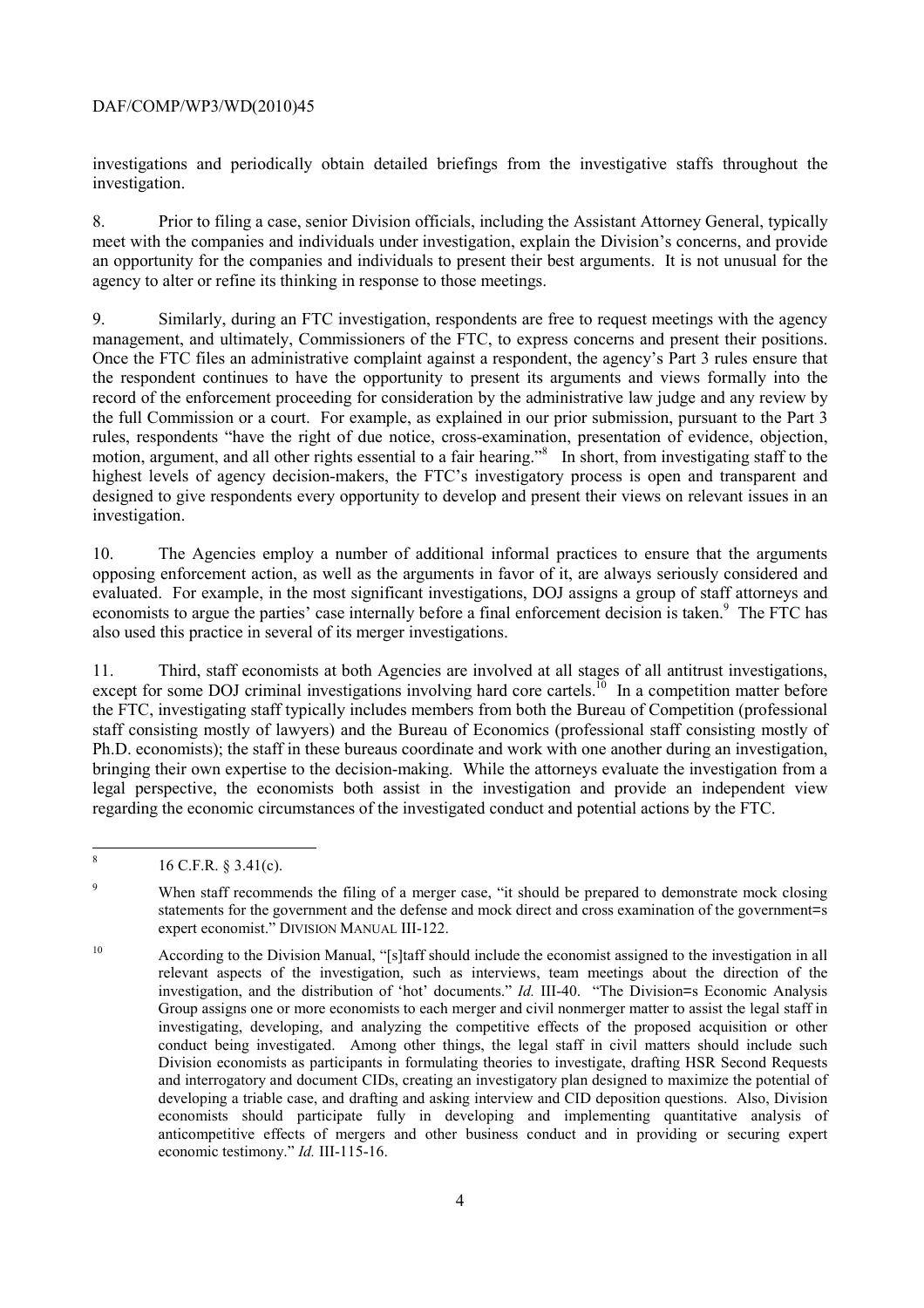12. In the DOJ process, an economist is assigned at the beginning of every civil investigation. Very early in the investigation the economist writes an issues memorandum that anticipates competitive concerns and arguments the parties will likely make. The memorandum also proposes methods for securing data and other information that will bear on those concerns and arguments. The views of both staff economists and management economists are included in recommendations forwarded to senior decision-makers.

13. In addition, investigative staff at both Agencies retain outside experts, including non-agency economists, technology experts, and other individuals as potential witnesses at trial and to provide additional assistance during the investigation and valuable independent assessments of the strength of the case.

# **3. Request for information from firms under investigation**

 14. The Agencies are always available to discuss a respondent's concerns about the scope of a particular request. They also seek to obtain the information they need without imposing an undue burden on a respondent.

 the request and, indeed, recipients almost always engage the Agencies' staff in a compliance negotiation. group individuals varies depending on the nature and complexity of the investigation. The process is 15. When the Agencies issue compulsory requests for information, either in the form of a Second Request in a merger investigation or a subpoena or CID, they typically encourage the recipient to discuss Staff and counsel for the recipient often have extended discussions and agree to modifications and/or deferrals that ensure that the Agencies obtain the information they need for their investigations, while minimizing – to the extent possible – the cost and burden on the recipient.<sup>11</sup> Typically, staff and the recipient's counsel will examine the recipient's organizational chart and come to an agreement on a set of individuals whose files must be searched for responsive documents. The number and position of the search generally the same whether the recipient is a potential defendant or a third party; however, the Agencies recognize that third parties are differently situated than potential defendants and therefore strive to an even greater extent to minimize their burden.

 number of days following substantial compliance with the Second Request. With regard to subpoenas and prioritizes early production of the most critical information. Subpoenas and CIDs are subject to judicial 16. Regarding timing, Second Request compliance is in the hands of the merging firms – there is no deadline for parties to comply with Second Requests, but they cannot close their merger until a specific CIDs, the demand includes a deadline for response, but often that date is subject to negotiation and the Agencies can extend it if circumstances warrant. Regardless of the form of the information request, it is often helpful to the Agencies if the recipient agrees to produce materials on a staggered basis and if it review, although the grounds for successfully objecting to either are limited, and court challenges are rare.

17. Although Second Requests are not subject to judicial review, the Agencies have practices and procedures that effectively provide an internal appeals process in merger investigations. Second Requests

 $11$  arrange a 'quick look' investigation. In a 'quick look' investigation, the parties refrain from complying 11 For example, in some situations, the Agencies will use a "quick look" review for non-complex investigations, which can further minimize burdens on the parties. *See* DIVISION MANUAL III-45 ("When staff believes that the resolution of discrete issues through the examination of limited additional information could be sufficient to satisfy the Division that the transaction is not anticompetitive, staff may fully with the Second Request and instead provide limited documents and information, and staff commits to tell the parties, by a particular date, whether full compliance will be necessary."); *Horizontal Merger Investigation Data, Fiscal Years 1996-2007* at 3-2 & n.6 (FTC Dec. 1, 2008); *available at*  http://www.ftc.gov/os/2008/12/081201hsrmergerdata.pdf.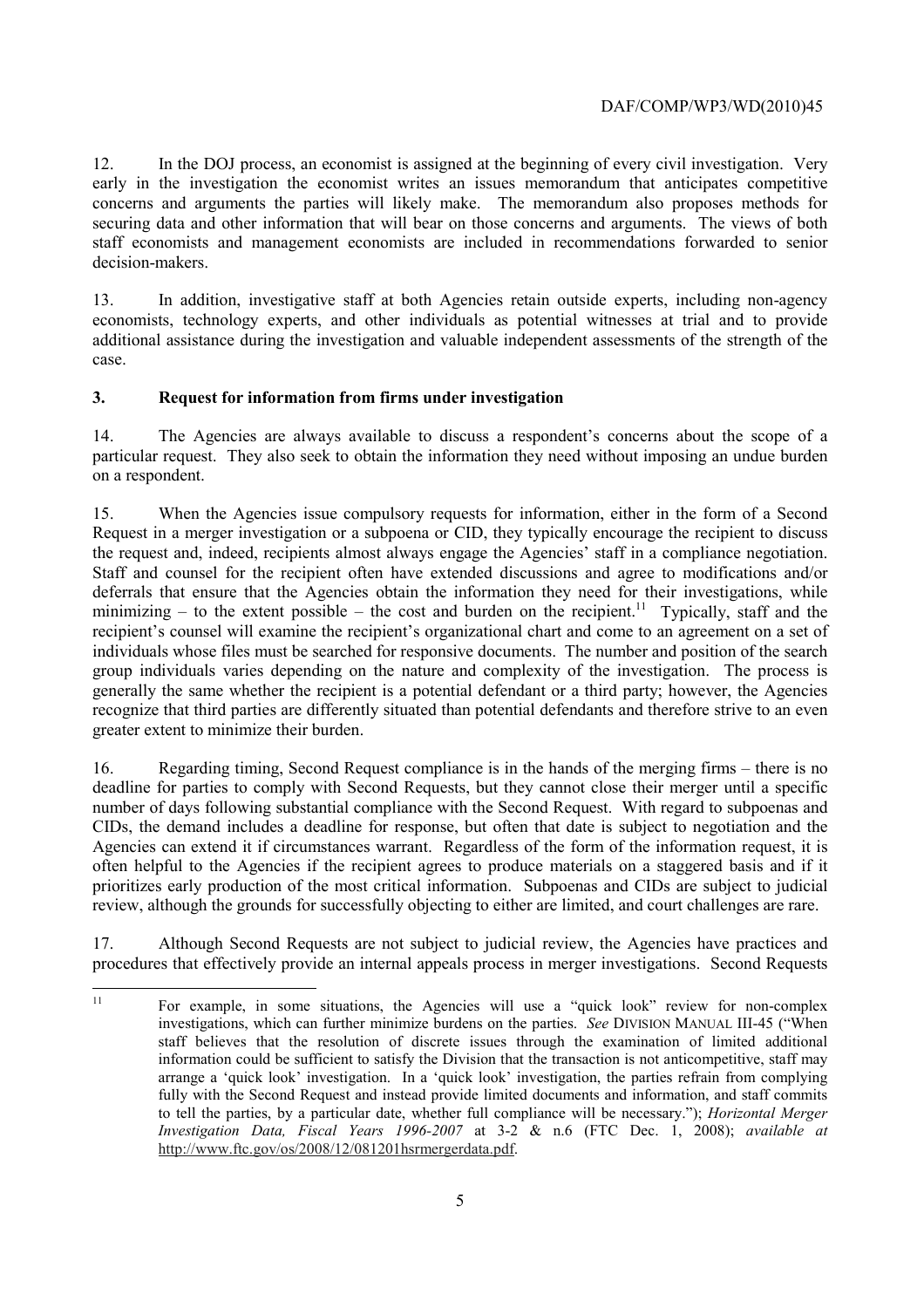inform respondents that they may discuss clarifications and modifications with the FTC and DOJ staff;<sup>12</sup> with any part of a request should not be required, and thereafter exhausts efforts to obtain modifications General, and in the case of the FTC, the Commission's General Counsel.<sup>13</sup> These officials must review the Agencies instruct their staffs to discuss the Second Request and modify the request if they determine that a less burdensome request will elicit the information needed. If a respondent believes that compliance from staff, the respondent may, in the case of the DOJ, appeal the matter to a Deputy Assistant Attorney and act on the matter quickly. The FTC's General Counsel must set a conference date with the petitioner and the investigating staff within two business days of receipt of the petition; the conference must take place within seven days, unless the respondent agrees to a longer period or waives the conference; the petitioner and the investigating staff may submit written briefs to the General Counsel no later than three business days before the conference; and the General Counsel must decide the matter within three business days of the conference.<sup>14</sup> DOJ procedures for appealing Second Requests are detailed in the Second Request Internal Appeal Procedure.15

18. The FTC also provides an additional avenue for parties to object to an information request -- the opportunity to file with the Commission a motion to quash or limit a subpoena or CID. If the Commission does not grant the motion to quash or limit, the party is required to comply with the subpoena within a set period of time. Should the party not comply with the subpoena, the Commission would be required to petition a federal district court for an order enforcing and requiring compliance with the subpoena or CID. The party then would have the opportunity to make any objections to the subpoena or CID to the court to convince it to deny the Commission's petition for enforcement.

# **4. Confidentiality**

 investigation (including the scope of document requests) and staff's substantive theories of the case. They 19. As noted, the Agencies highly value open communication with the subjects of antitrust investigations. At every stage, parties are encouraged to meet with the lawyers and the economists charged with investigating the conduct at issue. These discussions encompass the procedural course of the are, of course, subject to appropriate confidentiality constraints. Effective protection of confidential information provided to the Agencies by parties and third parties is essential to creating an environment in which the Agencies can efficiently obtain the sensitive information they need to evaluate conduct and, if necessary, prove the case in an adjudicative forum. It is, of course, also important to prevent competitively sensitive information from being shared among competitors.

20. Consistent with the practice in other jurisdictions, the same U.S. federal statutes that provide authority for the Agencies to obtain information from parties and third parties in civil investigations also provide for confidential treatment of submitted information.<sup>16</sup> Thus, the Agencies have developed rules and policies for the treatment of information to ensure that, while they obtain comprehensive information regarding the topic of the investigation or action, they also balance the need to protect confidential information obtained in enforcement matters against the need to provide targets of competition

<sup>12</sup>*See generally* 16 C.F.R. § 2.20; MRPI, pt. III.

 $13$ <sup>13</sup>*See*16 C.F.R. § 2.20(b)(4); *Second Request Internal Appeal Procedure* (2001), *available at*  http://www.justice.gov/atr/public/8430.pdf.

<sup>&</sup>lt;sup>14</sup> For more information on Second Requests, see COMMENTARY ON THE HORIZONTAL MERGER GUIDELINES 2 (2006), *available at* http://www.justice.gov/atr/public/guidelines/215247.pdf.

<sup>15</sup> <sup>15</sup>*See supra* note 13.

<sup>16</sup> <sup>16</sup>*See, e.g.*, 15 U.S.C. § 18a(h).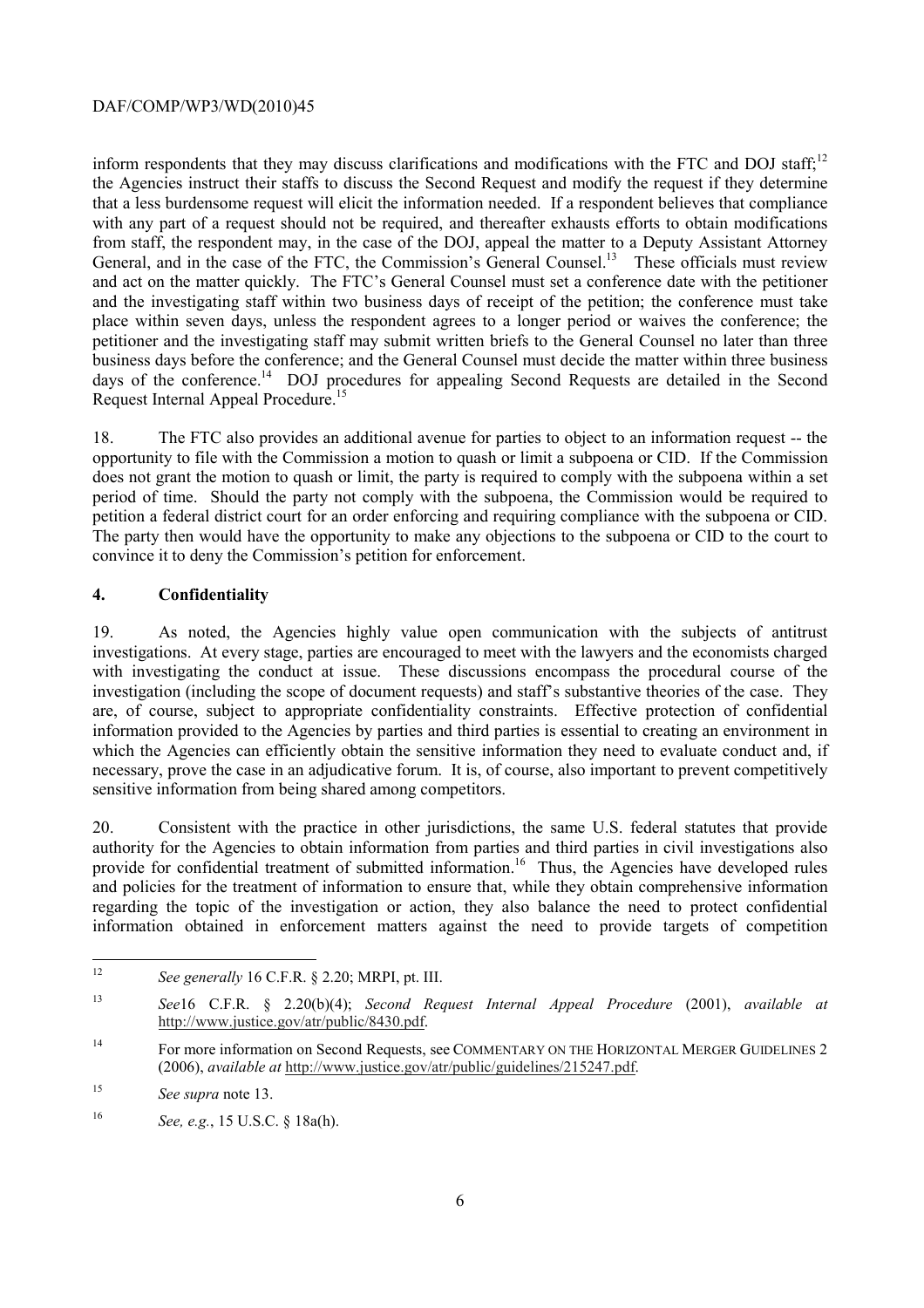submitted by third parties. enforcement proceedings with the evidence forming the basis of the case against them to allow them fairly to defend themselves. During the course of an investigation, information provided by parties under investigation or by third parties is generally treated as confidential by the Agencies, both as a matter of policy and pursuant to statutory restrictions.<sup>17</sup> The Agencies are especially careful to protect the identities of any complainants. Thus, although the Agencies will often share the nature of their concerns with potential defendants, as well as their general understanding of the facts and evidence, throughout the course of their investigations they will not – and, indeed, cannot – share specific confidential information

21. First, during the course of an investigation, the Agencies may obtain information through compulsory process (*e.g.*, CIDs or subpoenas) or through voluntary cooperation. In the case of the FTC, for materials obtained through compulsory process, $18$  the FTC takes physical possession through a designated custodian, who generally must not allow members of the public to have access to the materials without the permission of the submitter, and must return the materials upon request at the conclusion of an investigation or after a reasonable period of time has elapsed and the material has not been received into the record of a proceeding. The custodian may copy materials submitted as necessary for official use, and may permit them to be used in connection with obtaining oral testimony. DOJ confidentiality requirements for CID materials are governed by statute, and summarized in section III.E.6 of the Division Manual.<sup>19</sup>

 as confidential when so marked by the submitter. The FTC may release such information if it determines 22. The FTC must also treat information obtained outside of compulsory process (*i.e.*, voluntarily)<sup>20</sup> that it is not a trade secret or confidential or privileged commercial or financial information, but it must provide the submitter 10-day advance notice to bring an action in federal court to restrain and stay disclosure of information based on the submitter's contention that the information constitutes a trade secret or confidential or privileged commercial or financial information. Similarly, DOJ has developed policies for the treatment of voluntarily-provided information.

23. The Agencies may also obtain confidential information from third parties, such as competitors or customers of a respondent. The Commission, in order to address the confidentiality concerns of such parties, includes a model protective order in its Part 3 Rules that governs the use of these materials by the Commission and the respondent if a matter proceeds to an administrative adjudication. In addition to requirements generally to protect the information from the public, such as placing confidential materials under seal and requiring *in camera* review of any sensitive information, the model order also balances the need of respondent and the need to keep a third-party's sensitive materials from being shared with a

 Act, 15 U.S.C. § 1313(c), (d), which provides that no material B documents, interrogatory responses, or deposition transcripts B received in response to a CID may be made public unless the submitter has waived For investigations of notified mergers, section  $7A(h)$  of the Clayton Act, 15 U.S.C. § 18a(h), prohibits public disclosure of any information provided to DOJ pursuant to the Hart-Scott-Rodino ("HSR") Act, *except* "as may be relevant to any administrative or judicial action or proceeding" to which the FTC or DOJ is a party, or to Congress. Information obtained from CIDs is governed by the Antitrust Civil Process confidentiality. CID material also may be used in courts, administrative bodies, or grand juries. HSR and CID materials are expressly exempted from disclosure under the Freedom of Information Act (FOIA), 5 U.S.C. § 552. Information provided voluntarily to the DOJ (i.e., not under HSR or pursuant to a CID) does not receive statutory protection; however, as a matter of policy the DOJ typically does not disclose such information without good cause. For more information on FOIA, see *infra* note 30.

<sup>18</sup>  answers to questions, and transcripts of oral testimony." *Id*. § 57b-2(a)(1). 19 *See* discussion *supra* note 17. <sup>18</sup>*See generally* 15 U.S.C. § 57b-2(a), (b). "Material" means "documentary material, written reports or

<sup>19</sup> 

<sup>20</sup>*See generally id.* § 57b-2(c), (d).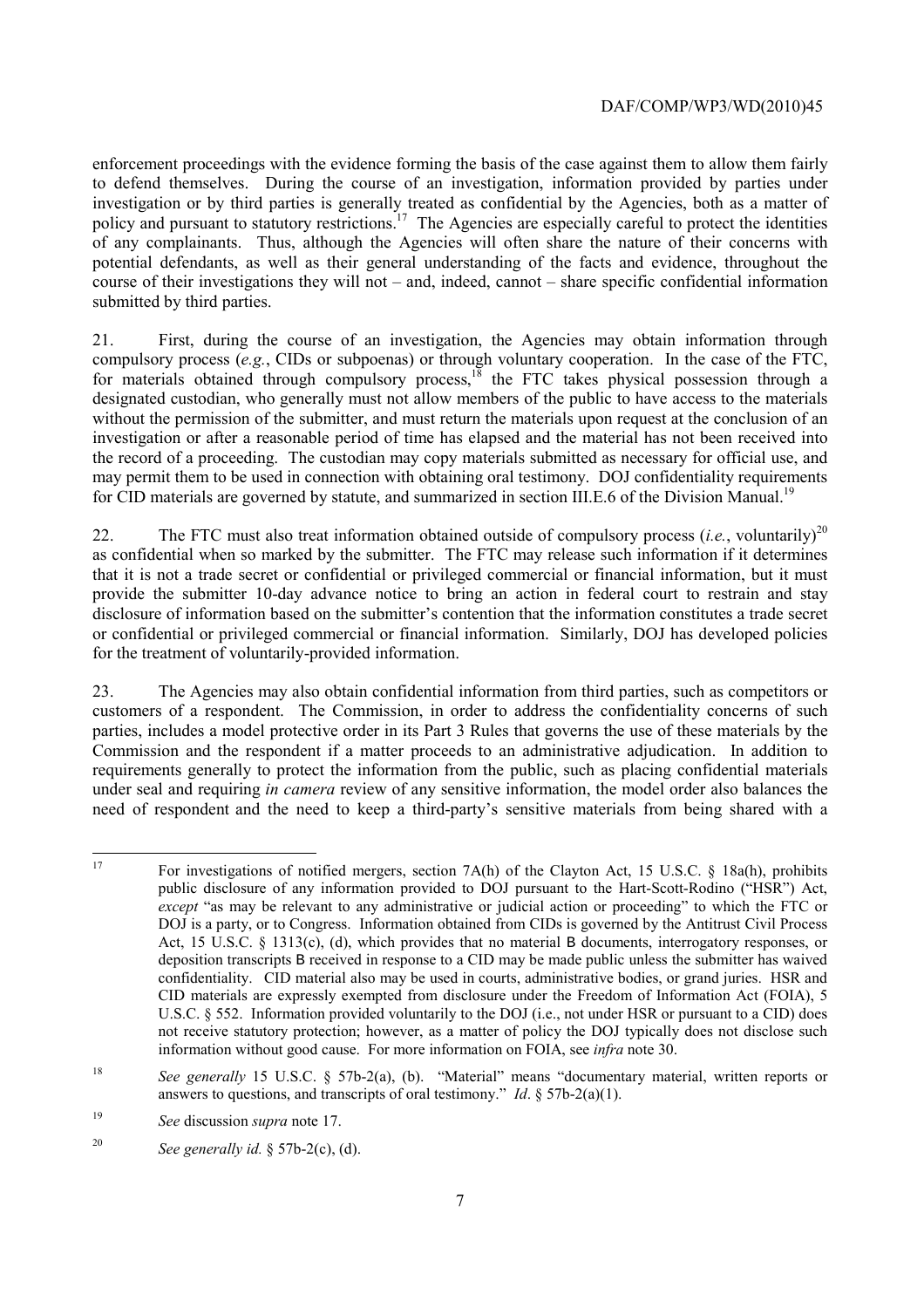competitor.<sup>21</sup> The model order accomplishes this goal by limiting the disclosure of such materials to the administrative law judge and staff, Commission employees, outside counsel of record for any respondent (provided they are not employees of a respondent) and anyone retained by outside counsel to assist in hearing preparation (provided they are not affiliated with a respondent, and any witness or deponent who may have authored or received the information in question). Thus, for the respondent, the model protective order requires disclosure to be limited to outside counsel, and does not allow confidential third-party materials to be disclosed to in-house counsel or business employees of the respondent.<sup>22</sup>

confidential nature of the information to be provided and requests that the information remain confidential. 24. Upon receiving an appropriate request from a congressional committee, the FTC may share confidential information. When it receives such a request, the FTC typically seeks to minimize the exposure of any confidential materials by making presentations to congressional members or their staff in confidential briefings, before which the FTC notifies the members and their staff in writing about the The FTC also notifies the submitter of the information that it has received a congressional request.<sup>23</sup> The FTC may also share confidential information with other federal or state law enforcement agencies, if the requesting agency certifies that the information will be maintained in confidence and used only for law enforcement purposes.<sup>24</sup>

govern the use of confidential information throughout the litigation.<sup>26</sup> The terms of such protective orders 25. Should the Agencies decide to file a case in federal court, absent a settlement, the parties would have an opportunity to see the specific evidence against them in accordance with constitutional provisions and federal rules of civil procedure as administered by independent federal judges.<sup>25</sup> Federal judges have a broad range of tools available, including protective orders, to protect confidential business information and the rights of parties, and the Agencies typically will support the entry of an appropriate protective order to

 $\overline{a}$ 

<sup>23</sup> For DOJ procedures relating to disclosure to Congress, see DIVISION MANUAL III.E.6.b.ii.

<sup>25</sup> The statutes governing both HSR and CID material permit the use of such material in federal court proceedings.

 by CID, the defendants in that action may invoke their full discovery rights under the Federal Rules of protective order."); 15 U.S.C. § 57b-2(d)(1)(C) (providing that confidentiality restrictions shall not prohibit "the disclosure of relevant and material information in Commission adjudicative proceedings or in judicial <sup>26</sup> DIVISION MANUAL III-70-73 (citing H.R. Rep. No. 94-1343, at 2610 (1976)) ("Once a case is filed, the use of CID material [by the DOJ] in that case will typically be governed by a protective order issued by the court in which the suit is pending. Whenever a civil action is commenced based on information obtained Civil Procedure and obtain CID information gathered in the investigation that is relevant to their defense. ... [D]efendants will thus be able fully to protect their rights at trial by interrogating, cross-examining, and impeaching CID witnesses.... [T]he scope of civil discovery is not unlimited and ... the court has broad discretion under the Federal Rules to set limits and conditions on discovery, typically by issuing a proceedings to which the Commission is a party").

<sup>21</sup>*See* 16 C.F.R. § 3.31 App. A.

<sup>&</sup>lt;sup>22</sup> *Id.*  $\P$  7.

 develop during the investigation, relevant information that they are empowered, but not mandated (as in the the matter, including market definitions, assessments of competitive effects, and potential remedies. <sup>24</sup> In addition to publicly-available information, the Agencies and foreign competition agencies possess, and case of confidential business information), to keep confidential. Such "confidential agency information" can include the fact that an investigation is taking place, the subject matter, and the agencies' analysis of Agencies typically share such information while maintaining its confidentiality outside the agency-toagency relationship. *See* INT'L COMPETITION NETWORK, WAIVERS OF CONFIDENTIALITY IN MERGER INVESTIGATIONS 3-4 n.11 (2005), *available at*  http://www.internationalcompetitionnetwork.org/uploads/library/doc330.pdf.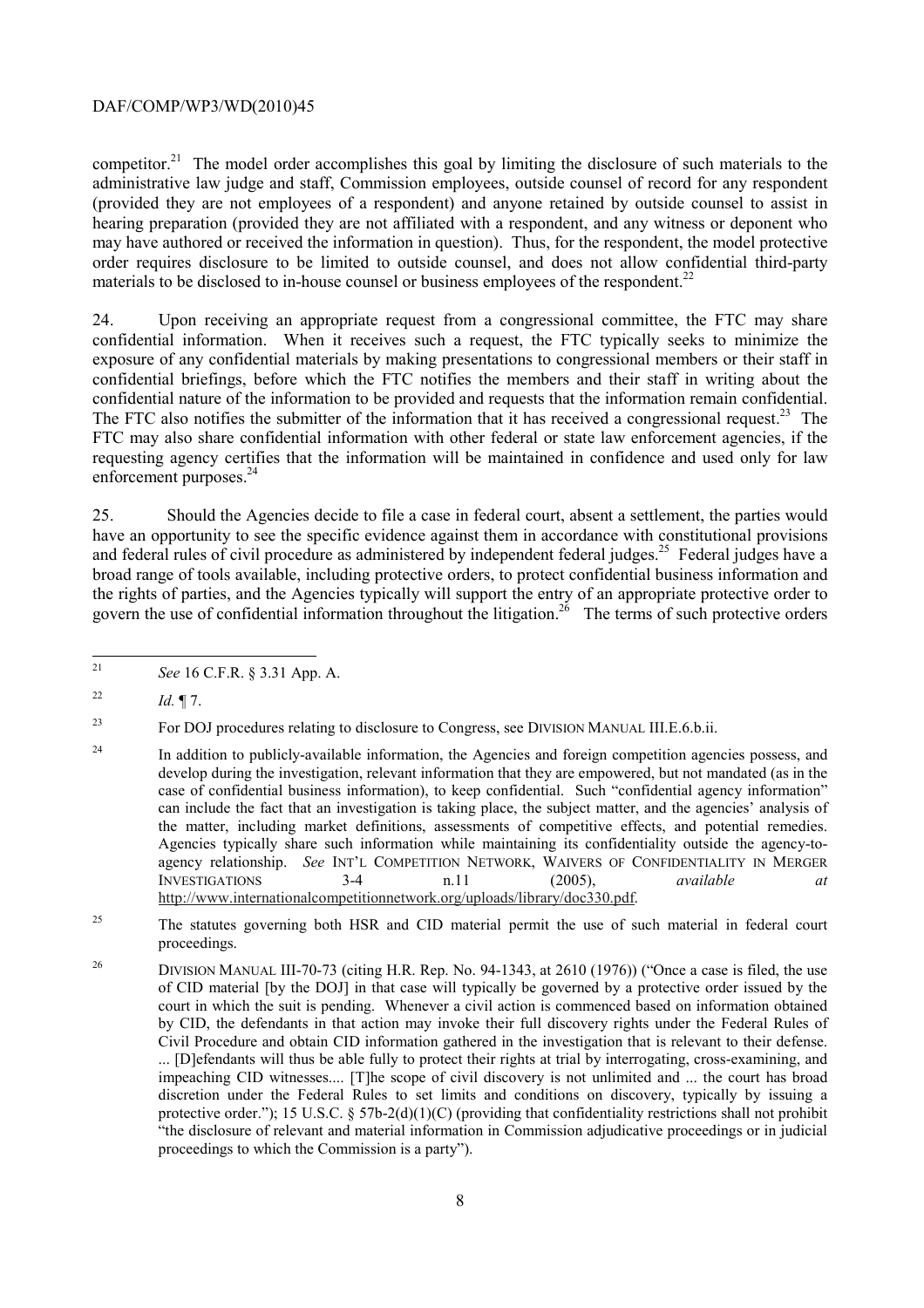may vary, but it is not uncommon during pretrial proceedings for such orders to require especially sensitive information to be filed under seal with access limited to the parties' attorneys.<sup>27</sup>

protective or *in camera* order from the adjudicator.<sup>28</sup> 26. Regarding the FTC's administrative process, the confidentiality protections continue to apply if the FTC files an administrative complaint pursuant to Part 3 of its rules or an action in federal court. The FTC's rules provide that material obtained through compulsory process, information that is marked confidential, and confidential commercial or financial information may be disclosed in administrative or court proceedings, but state that the submitter will first be given an opportunity to seek an appropriate

27. Several laws, regulations, and procedures provide for sanctions for breaches of the confidentiality laws.<sup>29</sup> Perhaps most importantly, the Agencies' employees (from the day they begin work) are instructed in the importance of protecting confidentiality. Agency staff is made well aware that improper disclosures of confidential information will not be tolerated.<sup>30</sup>

# **5. Agreed resolutions of enforcement proceedings**

virtually every stage of an antitrust investigation<sup>31</sup> or trial proceeding.<sup>32</sup> There are no restrictions on the 28. As reported in our February 16 submission, the Agencies are open to settlement negotiations at

- <sup>28</sup> 16 C.F.R. § 4.11(g).
- information by government employees. The Theft of Government Property statute, 18 U.S.C. § 641, <sup>29</sup> The Trade Secrets Act, 18 U.S.C. § 1905, provides criminal penalties (fine of up to \$1,000 and/or up to one year imprisonment, and removal from employment) for unauthorized disclosure of confidential business provides criminal penalties (fine and/or imprisonment up to 10 years) for theft of any record or "thing of value" (including information) possessed by the U.S. government. Finally, the Office of Government Ethics Standards of Ethical Conduct for Employees of the Executive Branch, 5 C.F.R. § 2635.703, prohibits the improper use of non-public information by an Executive Branch employee to further his or her own private interest or that of another person; any violation may be cause for appropriate corrective or disciplinary action.
- exceptions. Particularly sensitive materials that the FTC receives, such as information in pre-merger 30 Another aspect of the issue of the confidentiality of information submitted to the federal government in the United States is FOIA. 5 U.S.C. § 551 *et seq*. FOIA generally permits any person to obtain access to "records" of federal agencies, unless they are protected from disclosure by statute or by one or more FOIA filings and materials received pursuant to compulsory process, are generally exempt from public disclosure. 15 U.S.C. §§ 18a(h), 57b-2(f). In addition, one of the exemptions to FOIA permits agencies to withhold "records or information compiled for law enforcement" if certain conditions are satisfied. 5 U.S.C. § 552(b)(7).
- before negotiating any settlement. *See, e.g.*, ANTITRUST DIVISION POLICY GUIDE TO MERGER REMEDIES <sup>31</sup> Even when a party is willing to settle at any stage of an investigation, the Agencies must have sufficient information to be satisfied that there is a sound basis for believing that a violation will otherwise occur (2004), *available at* http://www.justice.gov/atr/public/guidelines/205108.htm.
- <sup>32</sup> Under the Federal Rules of Civil Procedure, the Agencies can accept a settlement at any point prior to entry of a final judgment, or during the pendency of an appeal.

 $\overline{a}$ 27 DIVISION MANUAL III-70-73 ("The [DOJ Antitrust] Division's position on the reasonableness of protective orders is guided by balancing the public interest in conducting litigation in the open to the greatest extent possible, *see* 28 C.F.R. § 50.9, against the harm to competition from having competitively sensitive information disclosed to competitors. Staffs should also keep in mind that the disclosure of third-party confidential business information obtained through CIDs may cause third-party CID recipients to be less cooperative with the Division in the future. . . ."); 16 C.F.R. § 3.31 App. A (FTC's Part 3 model protect order).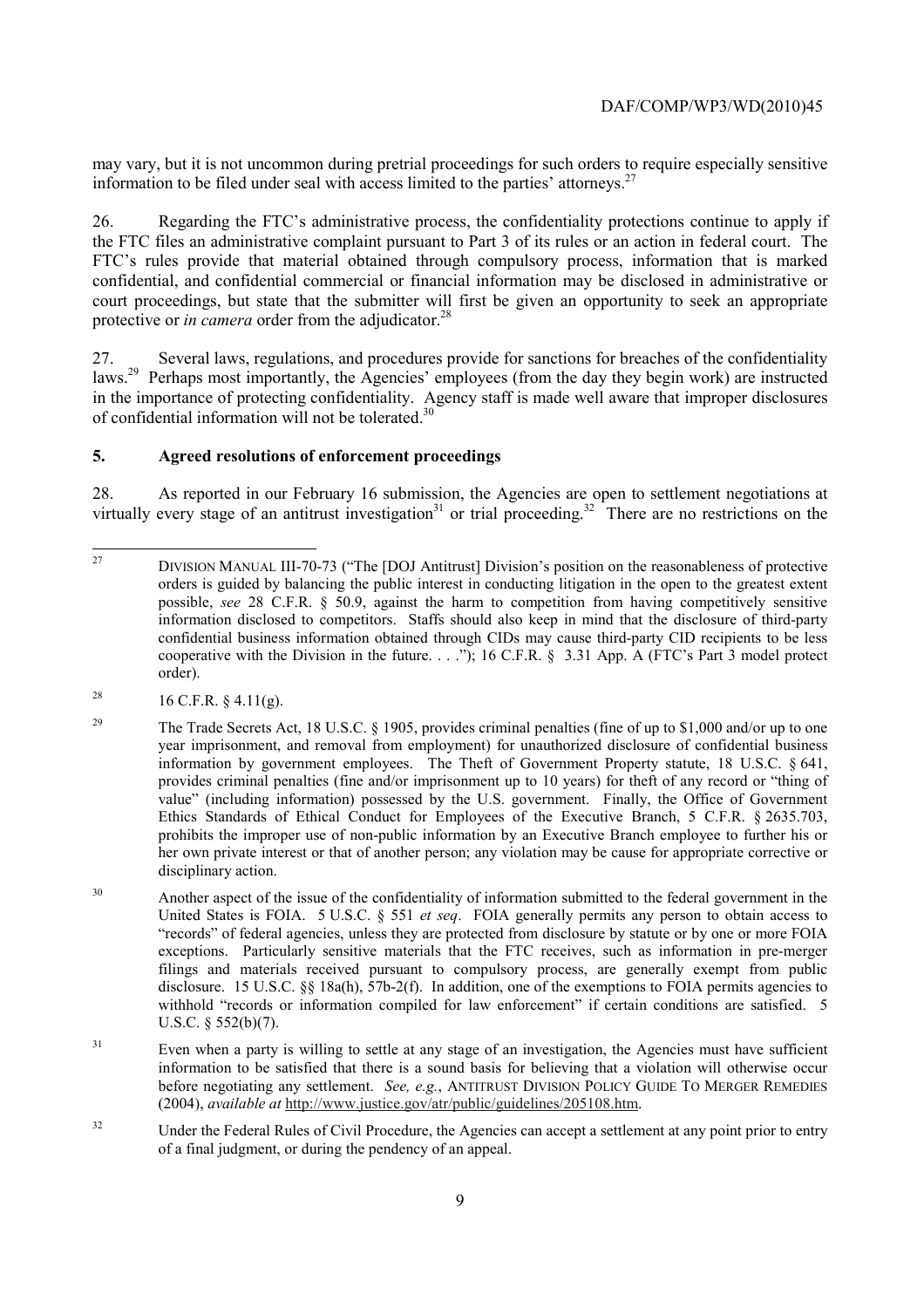kinds of cases that the Agencies can settle. The Agencies view the opportunity for settlement as an essential part of their role as antitrust enforcers First, an appropriate settlement is often sufficient to achieve the goals of antitrust enforcement while conserving resources. Second, providing the parties with the opportunity to present settlement options and to discuss consensual resolution is a key aspect of a fair and transparent investigation process. Both merger and civil non-merger cases often are resolved in a settlement in which the company agrees to certain conditions but does not admit to the alleged law violation.<sup>33</sup>

29. For DOJ settlements, prior to entry of judgment the court determines whether the settlement is in the public interest after reviewing the proposed settlement and public comments received in accordance with the Tunney Act, 15 U.S.C. § 16.

 in order to issue a complaint, the FTC Act requires the agency first to "have reason to believe" that the 30. As part of consummating a settlement, the FTC files both a complaint and a settlement document; respondent "has been or is using any unfair method of competition," and to find that "a proceeding by it in respect thereof would be in the interest of the public."<sup>34</sup>

# **6. Judicial review and interim relief**

# *6.1. FTC practice*

 decision to the full Commission, which will conduct a *de novo* review of the administrative law judge's 31. As indicated, the FTC's antitrust enforcement process usually involves an administrative trial, which is conducted pursuant to Part 3 of the agency's rules and overseen by an administrative law judge, who will resolve the matter by issuing an initial decision. The respondent has a right to appeal the initial decision. The respondent can then appeal the final decision of the full Commission to a U.S. court of appeals and to petition the U.S. Supreme Court to review the court of appeals decision. These courts will review the Commission's legal conclusions *de novo*, while accepting its findings of fact if they are supported by such relevant evidence as a reasonable mind might accept as adequate to support a conclusion.<sup>35</sup> The Administrative Procedure Act generally governs court review of agency decisionmaking. Although divestiture orders are stayed until all appeals are exhausted, any other order of the Commission becomes final unless the respondent seeks a stay from the Commission. If the Commission denies the stay, the respondent may seek a stay from the court of appeals.

 court's action is subject to review by a federal appeals court and ultimately the U.S. Supreme Court. There 32. As also indicated, the FTC may seek interim relief in aid of its administrative proceeding by seeking a preliminary injunction in U.S. district court, such as to block a merger. In deciding whether to grant a preliminary injunction, the court's task is to determine, "weighing the equities and considering the Commission's likelihood of success, [whether] such action would be in the public interest."36 The district are no defined timetables for the court to rule on the preliminary injunction, but given the importance and urgency of the issues involved in such a proceeding, the court typically acts as quickly as it can, given its caseload.

 consent decree negotiated with the parties.<br>
<sup>34</sup> 45 U.S.C. § 45(b). Indeed, more than three quarters of all merger cases filed by the DOJ are settlements incorporating a

<sup>35</sup> <sup>35</sup>*FTC v. Indiana Fed'n of Dentists*, 476 U.S. 447, 454 (1986).

<sup>36 15</sup> U.S.C. § 53(b).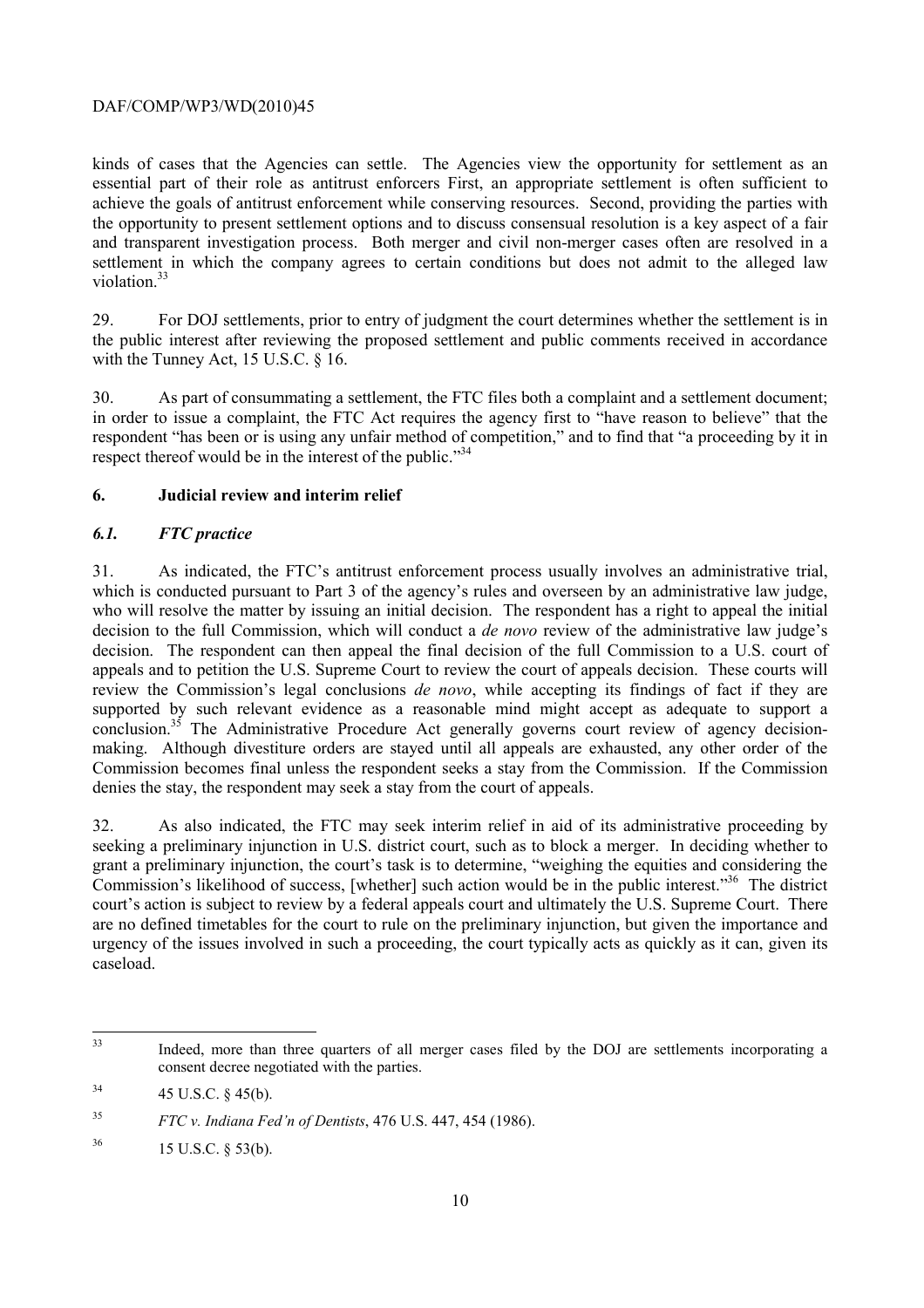administrative law judge must file the initial decision within 70 days of the filing of the last-filed proposed for the filing of objections.<sup>38</sup> In all other cases, the objecting party may file an appeal, and the Commission 33. The Part 3 Rules also include strict deadlines to expedite its process. For example, the findings, conclusions and order, or 85 days from the closing of the record if the parties waive filing of proposed findings.<sup>37</sup> Subsequently, in cases in which the Commission seeks interim relief in a U.S. district court, the Commission automatically reviews the initial decision and must issue a final appeal decision within 45 days of the oral argument or, if no oral argument is scheduled, within 45 days after the deadline must issue its final decision within 100 days after oral argument or, if no oral argument is scheduled, within 100 days after the deadline for the filing of any reply briefs.<sup>39</sup>

## *6.2. DOJ practice*

 court, and thus the initial binding determination of whether a violation of the antitrust law has occurred is 34. As previously noted, absent a settlement, DOJ enforcement action is initiated in a federal district made by an independent federal district judge.<sup>40</sup> The judge in an antitrust case gives no deference to DOJ's decision to file a lawsuit -- the burden of proof is always on the plaintiff, *i.e.,* DOJ, and DOJ must prove its case by a preponderance of the evidence in the same way as other plaintiffs in federal litigation.

 request relief from the judgment pending appeal from both the trial court and the court of appeals. 35. Because DOJ is a law enforcement agency that does not have an adjudicative function, it cannot order the parties to take (or not to take) action, and therefore its decisions to seek relief do not result independently in a sanction or remedy. DOJ can seek interim relief from a court, for instance a temporary restraining order (TRO) or a preliminary injunction (PI), prohibiting a merger until a court has had a chance to hold a more comprehensive hearing in the case of a TRO or a full evidentiary trial in the case of a PI. The decision whether to grant such interim relief rests with the court. Courts have fairly wide discretion as to what kind of interim relief to grant (or not grant). Following a trial, the judgment of the district court is ordinarily effective when entered by the court. In the event of an appeal, parties may

 court's attention. The time from the filing of a case to a hearing on the merits varies widely, and can be 36. The timing as to federal district court hearings and decisions is generally within the discretion of the federal district court and will depend on the particulars of the case, the judge's calendar, the complexity of the matter, and many other factors. To the extent matters are time-sensitive, that can be brought to the quite short (for instance, in a particularly time-sensitive merger case) or can take one or more years (for instance, for a very complex monopolization case). In general, though, merger cases usually go to hearing or a preliminary injunction within several months after the case is filed. There are no special rules for expedited appellate procedures for antitrust cases, but the parties can inform courts of special timing considerations that may affect scheduling arguments and deciding appeals.

### **7. Conclusion**

37. Both Agencies have found that transparent and fair processes with parties during civil investigations facilitate our enforcement. Before making any prosecutorial decision, both Agencies conduct thorough investigations, and must follow internal procedures that ensure that they consider all relevant (including countervailing) evidence and legal issues. These procedures include, for example, seeking a substantive dialogue with the parties to encourage them to provide any relevant counter-

<sup>16</sup> C.F.R. § 3.51(a).

<sup>38</sup> 38 16 C.F.R. § 3.52(a).

<sup>39</sup> Id. § 3.52(b)(2).

<sup>40</sup> There are no juries in federal civil litigation.